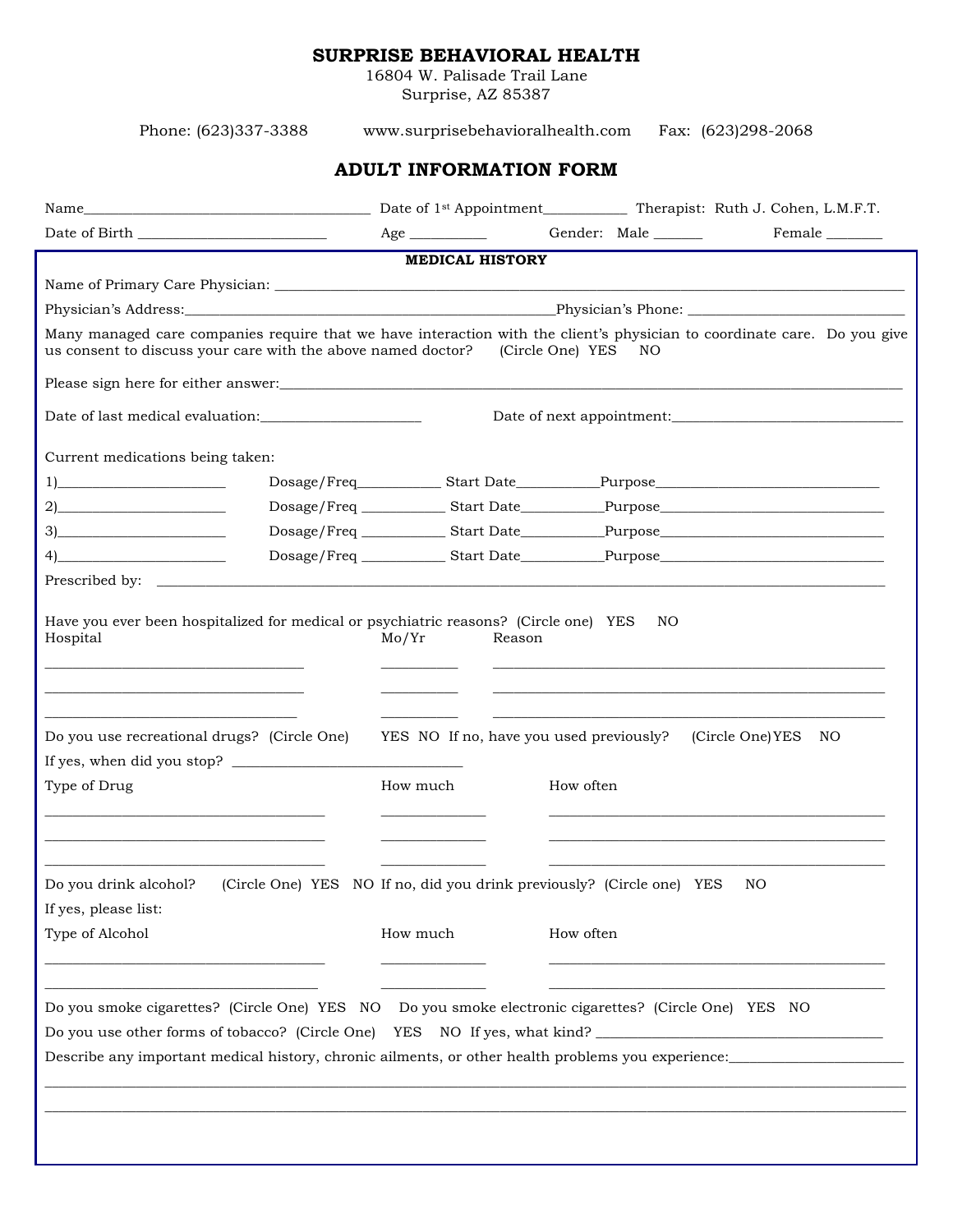| Describe any other health problems or important medical history about your immediate family members and close relatives, |  |  |
|--------------------------------------------------------------------------------------------------------------------------|--|--|
| including chronic ailments:                                                                                              |  |  |

| Do you have any close relatives (father, mother, brother, sister, grandparent) who have experienced depression, anxiety, or |  |  |  |  |  |  |
|-----------------------------------------------------------------------------------------------------------------------------|--|--|--|--|--|--|
| other emotional difficulties? Please list:                                                                                  |  |  |  |  |  |  |

|                                                                                                                                                                                                         |     | <b>SCHOOL AND FAMILY HISTORY</b> |                                                                                                                                                                                                                                |
|---------------------------------------------------------------------------------------------------------------------------------------------------------------------------------------------------------|-----|----------------------------------|--------------------------------------------------------------------------------------------------------------------------------------------------------------------------------------------------------------------------------|
| Did you experience any developmental, academic or behavior problems as a child or while in school, with peers or teachers?<br>(Circle One) YES NO<br>If yes, please explain: $\sqrt{\frac{f(x)}{f(x)}}$ |     |                                  |                                                                                                                                                                                                                                |
| What was the last year of school you completed? ___________ If you did not complete high school, please explain:                                                                                        |     |                                  |                                                                                                                                                                                                                                |
| Please list schools (1) currently attending, (2) last attended, (3) graduated:                                                                                                                          |     |                                  |                                                                                                                                                                                                                                |
| $(1)$ School(s)                                                                                                                                                                                         |     |                                  | Year(s)                                                                                                                                                                                                                        |
|                                                                                                                                                                                                         |     |                                  | Year(s)                                                                                                                                                                                                                        |
| $(3)$ School(s)                                                                                                                                                                                         |     |                                  | Year(s)                                                                                                                                                                                                                        |
| How would you describe your current support network? (friends, relatives, etc.): _____________________________                                                                                          |     |                                  |                                                                                                                                                                                                                                |
| Please check all information which applies to your biological parents:                                                                                                                                  |     |                                  |                                                                                                                                                                                                                                |
| <b>MOTHER</b><br><u>___</u> living                                                                                                                                                                      |     | <b>FATHER</b>                    | _____ living                                                                                                                                                                                                                   |
| deceased<br>__ married                                                                                                                                                                                  |     |                                  | deceased<br>married                                                                                                                                                                                                            |
| __ divorced                                                                                                                                                                                             |     |                                  | divorced                                                                                                                                                                                                                       |
| ____ remarried ___# of times                                                                                                                                                                            |     |                                  | __ remarried __# of times                                                                                                                                                                                                      |
| Do you consider someone else (step-parent, grandparent, etc.) to be one or both of your "real" parents? If so, whom?                                                                                    |     |                                  |                                                                                                                                                                                                                                |
| Where do your parents live?                                                                                                                                                                             |     |                                  |                                                                                                                                                                                                                                |
|                                                                                                                                                                                                         |     |                                  | Father and the contract of the contract of the contract of the contract of the contract of the contract of the contract of the contract of the contract of the contract of the contract of the contract of the contract of the |
|                                                                                                                                                                                                         |     |                                  |                                                                                                                                                                                                                                |
|                                                                                                                                                                                                         |     |                                  |                                                                                                                                                                                                                                |
| Describe your relationship with your father while growing up:                                                                                                                                           |     |                                  |                                                                                                                                                                                                                                |
| Currently:                                                                                                                                                                                              |     |                                  |                                                                                                                                                                                                                                |
| List first names and ages of brothers & sisters, including yourself:                                                                                                                                    |     |                                  |                                                                                                                                                                                                                                |
| Name                                                                                                                                                                                                    | Age |                                  | Relationship (natural, step, half, etc.)                                                                                                                                                                                       |
|                                                                                                                                                                                                         |     |                                  |                                                                                                                                                                                                                                |
|                                                                                                                                                                                                         |     |                                  |                                                                                                                                                                                                                                |
|                                                                                                                                                                                                         |     |                                  |                                                                                                                                                                                                                                |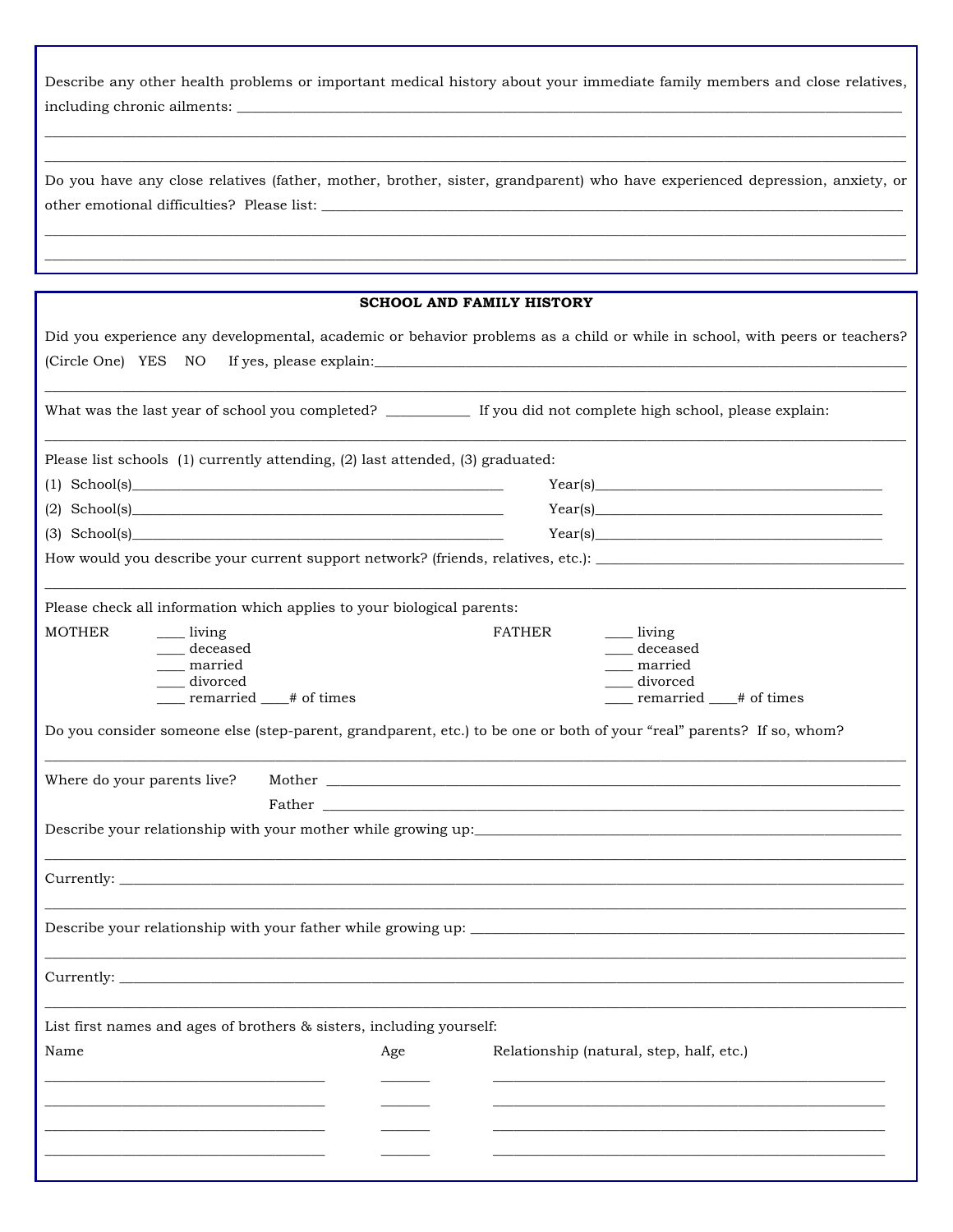Describe any family problems which occurred while growing up relating to:  $\rm Alcohol/drug\; abuse:$   $\_$ 

Sexual/physical/emotional abuse:

|                            |     | <b>MARITAL HISTORY</b>         |                                                                                                    |  |
|----------------------------|-----|--------------------------------|----------------------------------------------------------------------------------------------------|--|
|                            |     |                                | Relationship status: __Single/never married __Married __Separated __Divorced __Widowed __Partnered |  |
|                            |     |                                |                                                                                                    |  |
| Please list your children: |     |                                |                                                                                                    |  |
| Name                       | Age | Relationship (biological/step) | Lives with                                                                                         |  |
|                            |     |                                |                                                                                                    |  |
|                            |     |                                |                                                                                                    |  |
|                            |     |                                |                                                                                                    |  |
|                            |     |                                |                                                                                                    |  |
|                            |     |                                |                                                                                                    |  |

 $\mathcal{L} = \{ \mathcal{L} = \{ \mathcal{L} = \{ \mathcal{L} = \mathcal{L} \} \mid \mathcal{L} = \{ \mathcal{L} = \{ \mathcal{L} = \mathcal{L} \} \mid \mathcal{L} = \{ \mathcal{L} = \{ \mathcal{L} = \mathcal{L} = \mathcal{L} \} \mid \mathcal{L} = \{ \mathcal{L} = \{ \mathcal{L} = \mathcal{L} = \mathcal{L} = \mathcal{L} \} \mid \mathcal{L} = \{ \mathcal{L} = \{ \mathcal{L} = \mathcal{L} = \mathcal{L} = \mathcal{L} \} \mid \$  $\mathcal{L} = \{ \mathcal{L} = \{ \mathcal{L} = \{ \mathcal{L} = \{ \mathcal{L} = \{ \mathcal{L} = \{ \mathcal{L} = \{ \mathcal{L} = \{ \mathcal{L} = \{ \mathcal{L} = \{ \mathcal{L} = \{ \mathcal{L} = \{ \mathcal{L} = \{ \mathcal{L} = \{ \mathcal{L} = \{ \mathcal{L} = \{ \mathcal{L} = \{ \mathcal{L} = \{ \mathcal{L} = \{ \mathcal{L} = \{ \mathcal{L} = \{ \mathcal{L} = \{ \mathcal{L} = \{ \mathcal{L} = \{ \mathcal{$ 

\_\_\_\_\_\_\_\_\_\_\_\_\_\_\_\_\_\_\_\_\_\_\_\_\_\_\_\_\_\_\_\_\_\_\_\_\_\_\_\_\_\_\_\_\_\_\_\_\_\_\_\_\_\_\_\_\_\_\_\_\_\_\_\_\_\_\_\_\_\_\_\_\_\_\_\_\_\_\_\_\_\_\_\_\_\_\_\_\_\_\_\_\_\_\_\_\_\_\_\_\_\_\_\_\_\_\_\_\_\_\_\_\_\_\_\_\_\_\_\_\_\_\_ \_\_\_\_\_\_\_\_\_\_\_\_\_\_\_\_\_\_\_\_\_\_\_\_\_\_\_\_\_\_\_\_\_\_\_\_\_\_\_\_\_\_\_\_\_\_\_\_\_\_\_\_\_\_\_\_\_\_\_\_\_\_\_\_\_\_\_\_\_\_\_\_\_\_\_\_\_\_\_\_\_\_\_\_\_\_\_\_\_\_\_\_\_\_\_\_\_\_\_\_\_\_\_\_\_\_\_\_\_\_\_\_\_\_\_\_\_\_\_\_\_\_\_

| <b>MENTAL STATUS</b>                                                                                                                                                                                                                |
|-------------------------------------------------------------------------------------------------------------------------------------------------------------------------------------------------------------------------------------|
| Please check any of the following that describe how you have been feeling lately:                                                                                                                                                   |
| sad                                                                                                                                                                                                                                 |
| Describe any other feelings you have had:                                                                                                                                                                                           |
|                                                                                                                                                                                                                                     |
| Do you participate in regular exercise? (Circle One) YES NO Describe:                                                                                                                                                               |
|                                                                                                                                                                                                                                     |
|                                                                                                                                                                                                                                     |
|                                                                                                                                                                                                                                     |
| Have you ever <b>considered suicide</b> in connection to your <b>current</b> problem? (Circle One) YES NO                                                                                                                           |
|                                                                                                                                                                                                                                     |
| Have you ever <b>considered suicide</b> in the <b>past</b> ? (Circle One) YES NO                                                                                                                                                    |
| If so, please give a brief description with dates: <u>the contract of the contract of the contract of</u> the contract of the contract of the contract of the contract of the contract of the contract of the contract of the contr |
| Have you <b>attempted suicide recently</b> or in the <b>past</b> ? (Circle One) YES NO                                                                                                                                              |
|                                                                                                                                                                                                                                     |
| Have you had any <b>homicidal thoughts recently</b> or in regard to your <b>current</b> problem? (Circle One) YES NO                                                                                                                |
|                                                                                                                                                                                                                                     |
| Have you ever <b>considered homicide</b> in the <b>past</b> ? (Circle One) YES<br>NO                                                                                                                                                |
|                                                                                                                                                                                                                                     |
|                                                                                                                                                                                                                                     |